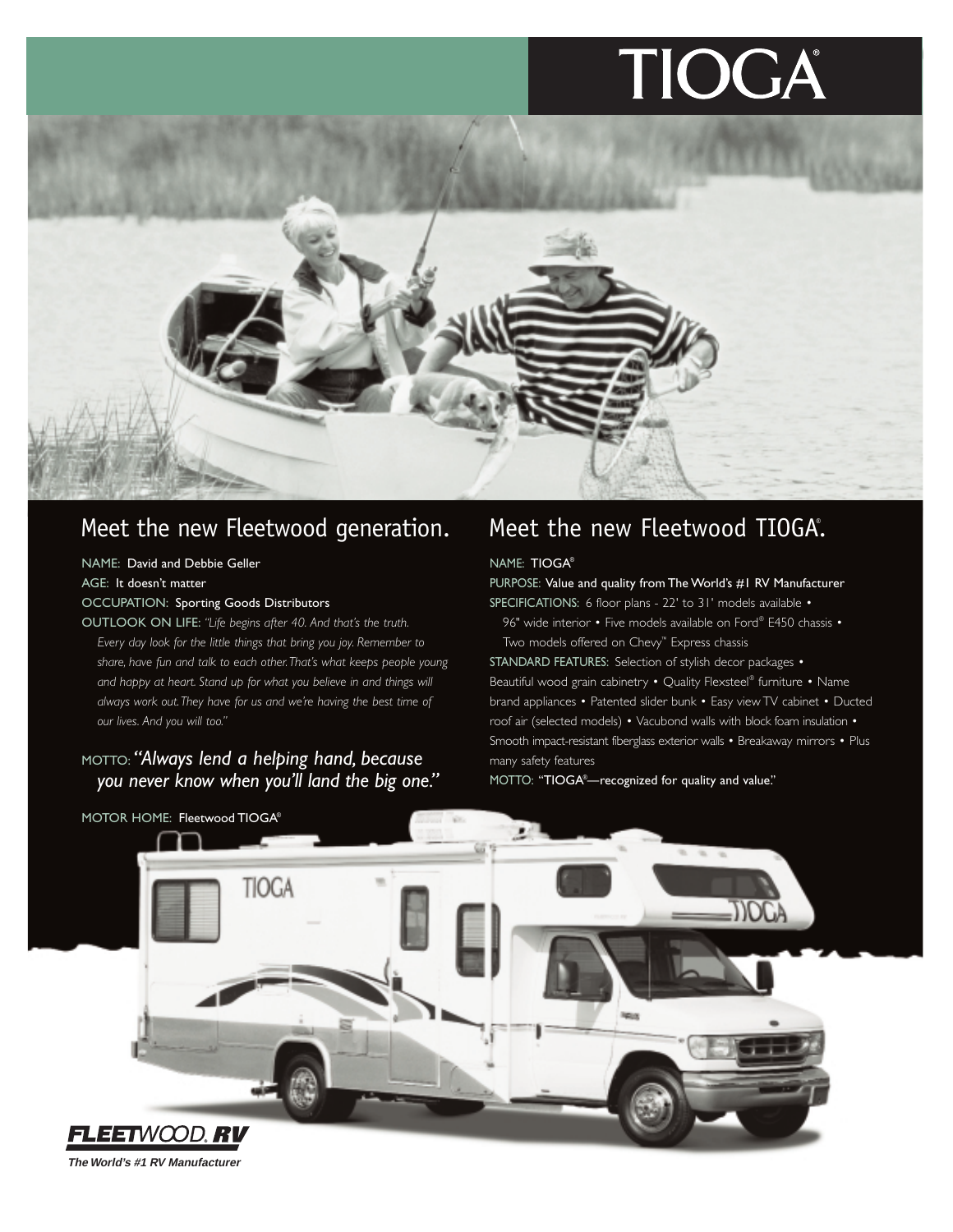### Tioga Features for 2002

**Our engineering may set us apart from the rest, but the things you'll notice most when you and your family take a trip, are the name brand appliances and top-of-the-line features. Here are just a few of the items that make life on the road with Tioga more enjoyable.**



**7**

**8**

**9**

*A 5,000 lb. trailer hitch\* is available on selected models to bring along your boat, ATVs or other toys.*

**1**

**2**

**3**

*Tioga's smooth, impact-resistant fiberglass walls are enhanced with color-coordinated graphics for lasting style.*

*Tioga has a 41 /4" crowned roof with a durable, quality Tuff-Ply™ cover to protect your motor home from the elements.*

*Convenient and spacious storage compartments are easy to open and made of non-corrosive polyethylene or galvanized sheet metal material.*

**4**

**5**

**6**

*An optional electric powered entry step provides convenient automatic step extension when the door is opened and retraction when the door is shut.*

*Automotive style undercoating protects vital components and chassis from rust and corrosion.*

*A drip rail molding on both sides of your Tioga guides roof water run-off to the front and rear of your coach, away from openings and patio area.*

*Optional steel running boards with sturdy formed steel construction, and a protective powder-coated finish, are available for the first step into the cab of your new Tioga.*

*Anti-wicking process, on all of Tioga's openings and windows, includes multiple seals for prevention of leaks and moisture buildup.*

*Velvac® breakaway exterior mirrors are mounted on pivoting arms for safe rotation if impacted. They are also available with optional remote electric adjustment and heated defrost features. (Selected Models)* **10**

*The optional skirt paint adds a classic touch to Tioga's exterior.* **11**



*Beautiful residential-style wood cabinetry in the galley can even hold tall cereal boxes.*



*Every Tioga is available with an optional Winegard* ® *satellite dish.*



*Our EZ Store™ Storage System was developed using a rack and pinion system to give you the utmost ease in accessing your stored gear below. (Available on SL Model 31W only)*

*\*The chassis manufacturer recommends the installation of a supplemental brake control system to activate the brakes on the vehicle or trailer you are towing.*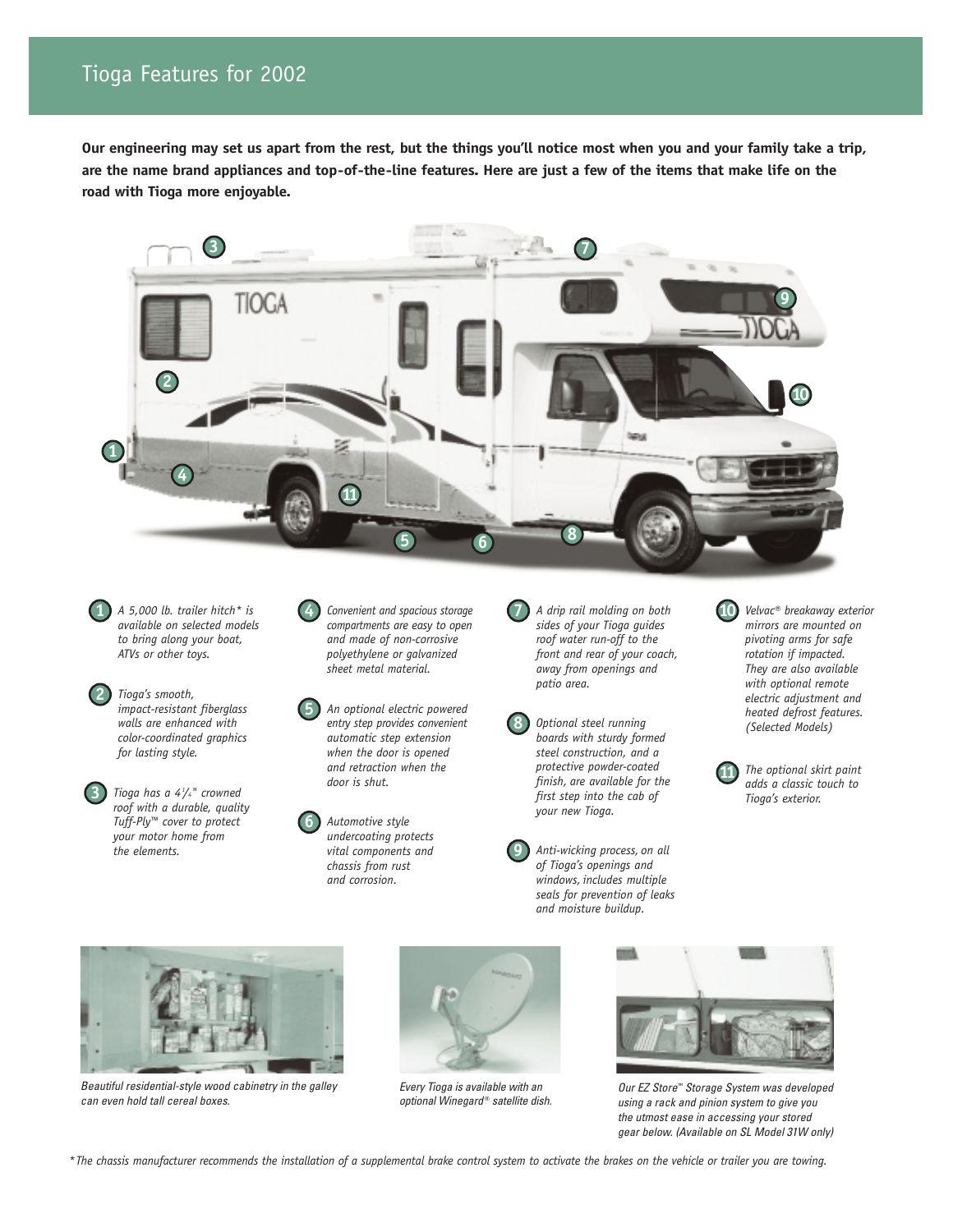### 2002 Specifications

# TIOGA

|                                       |                                                  |                                             | <b>Tioga</b>                                    |          |                                                 | Tioga SL                                  |  |  |  |
|---------------------------------------|--------------------------------------------------|---------------------------------------------|-------------------------------------------------|----------|-------------------------------------------------|-------------------------------------------|--|--|--|
| Ford <sup>®</sup> Chassis             | 22C                                              | <b>23E</b>                                  | 24D                                             | 260      | <b>29V</b>                                      | 31W                                       |  |  |  |
| Wheelbase                             | N/A                                              | 158"                                        | 158"                                            | 176"     | 198"                                            | 214"                                      |  |  |  |
| GVWR (lbs) (1)                        | N/A                                              | 14,050                                      | 14,050                                          | 14,050   | 14,050                                          | 14,050                                    |  |  |  |
| Front GAWR (lbs) (2)                  | N/A                                              | 4,600                                       | 4,600                                           | 4,600    | 4,600                                           | 4,600                                     |  |  |  |
| Rear GAWR (lbs) (2)                   | N/A                                              | 9,450                                       | 9,450                                           | 9,450    | 9,450                                           | 9,450                                     |  |  |  |
| Base Weight (lbs) (3)                 | N/A                                              | 9,899                                       | 9,186                                           | 9,840    | 10,140                                          | 11,953                                    |  |  |  |
| $GCWR$ (lbs) $(4)$                    | N/A                                              | 19,050                                      | 19,050                                          | 19,050   | 19,050                                          | 17,550                                    |  |  |  |
| Hitch Rating Weight (lbs)*            | N/A                                              | 5,000                                       | 5,000                                           | 5,000    | 5,000                                           | 3,500                                     |  |  |  |
| Tongue Weight (lbs)*                  | N/A                                              | 500                                         | 500                                             | 500      | 500                                             | 350                                       |  |  |  |
| Fuel Capacity (gal)                   | N/A                                              | 55                                          | 55                                              | 55       | 55                                              | 55                                        |  |  |  |
| Chevy <sup>™</sup> Chassis            |                                                  |                                             |                                                 |          |                                                 |                                           |  |  |  |
| Wheelbase                             | 139"                                             | N/A                                         | 159"                                            | N/A      | N/A                                             | N/A                                       |  |  |  |
| GVWR (lbs) (1)                        | 12,300                                           | N/A                                         | 12,300                                          | N/A      | N/A                                             | N/A                                       |  |  |  |
| Front GAWR (lbs) (2)                  | 4,300                                            | N/A                                         | 4,300                                           | N/A      | N/A                                             | N/A                                       |  |  |  |
| Rear GAWR (lbs) (2)                   | 8,600                                            | N/A                                         | 8,600                                           | N/A      | N/A                                             | N/A                                       |  |  |  |
| Base Weight (lbs) (3)                 | 8,898                                            | N/A                                         | 9,137                                           | N/A      | N/A                                             | N/A                                       |  |  |  |
| $GCWR$ (lbs) $(4)$                    | 15,800                                           | N/A                                         | 15,800                                          | N/A      | N/A                                             | N/A                                       |  |  |  |
| Hitch Rating Weight (lbs)*            | 3,500                                            | N/A                                         | 3,500                                           | N/A      | N/A                                             | N/A                                       |  |  |  |
| Tongue Weight (lbs)*                  | 350                                              | N/A                                         | 350                                             | N/A      | N/A                                             | N/A                                       |  |  |  |
| Fuel Capacity (gal)                   | 33                                               | N/A                                         | 55                                              | N/A      | N/A                                             | N/A                                       |  |  |  |
| Dimensions and Capacities             |                                                  |                                             |                                                 |          |                                                 |                                           |  |  |  |
| Overall Length-Ford® (5)              | N/A                                              | 23' 11"                                     | 24' 11"                                         | 26' 9"   | 29' 10"                                         | 31' 2"                                    |  |  |  |
| Overall Length-Chevy <sup>™</sup> (5) | 22' 11"                                          | N/A                                         | 25' 4''                                         | N/A      | N/A                                             | N/A                                       |  |  |  |
| Overall Height                        | $10'$ 7"                                         | $10'$ 7"                                    | 10' 7"                                          | $10'$ 7" | $10'$ 7"                                        | 11'4''                                    |  |  |  |
| Overall Width (maximum) (6)           | 99"                                              | 99"                                         | 99"                                             | 99"      | 99"                                             | 99"                                       |  |  |  |
| Interior Height (maximum)             | 79"                                              | 79"                                         | 79"                                             | 79"      | 79"                                             | 79"                                       |  |  |  |
| Interior Width (maximum)              | 96"                                              | 96"                                         | 96"                                             | 96"      | 96"                                             | 96"                                       |  |  |  |
| Fresh Water Holding Tank (gal)        | 30                                               | 35                                          | 30                                              | 30       | 30                                              | 35                                        |  |  |  |
| Grey Water Holding Tank (gal)         | 30                                               | 36                                          | 36                                              | 34       | 37                                              | 35                                        |  |  |  |
| Black Water Holding Tank (gal)        | 25                                               | 35                                          | 35                                              | 36       | 37                                              | 35                                        |  |  |  |
| Appliance LPG Tank (gal) (WC) (7)     | 14                                               | 14                                          | 14                                              | 14       | 14                                              | 14                                        |  |  |  |
| Water Heater Tank (gal)               | 6                                                | 6                                           | 6                                               | 6        | 6                                               | 6                                         |  |  |  |
| Liquid Weight Reference               | Water (gal) = $(8.3 \text{ lbs}/3.8 \text{ kg})$ |                                             | Fuel (gal) = $(6.1 \text{ lbs}/2.8 \text{ kg})$ |          | LPG $(gal) = (4.5 \text{ lbs}/2.0 \text{ kgs})$ |                                           |  |  |  |
| Metric Conversion                     |                                                  | Multiply pounds x 0.453 to obtain kilograms |                                                 |          |                                                 | Multiply gallons x 3.785 to obtain liters |  |  |  |

*1. GVWR (Gross Vehicle Weight Rating): Means the maximum permissible loaded weight of the motor home. The GVWR is equal to or greater than the sum of the unloaded vehicle weight plus the net carrying capacity.*

*2. GAWR (Gross Axle Weight Rating): Means the maximum permissible loaded weight a specific axle is designed to carry.*

- *3. BW (Base Weight): Means the weight of the motor home without fuel, options, water, cargo or passengers.*
- *4. GCWR (Gross Combined Weight Rating): Means the value specified by the motor home manufacturer as the maximum allowable loaded weight of this motor home with its towed vehicle. Towing and braking capacities may differ. Refer to Fleetwood and chassis manufacturer manuals for complete information.*

*5. Overall length measured from forward most body point or bumper to rear most body point or rear bumper. Add 5" for rear mounted spare tire.* 

*Add 1" for rear ladder.* 

- *Add 32" for bike rack.*
- *6. Excludes safety equipment and awnings.*
- *7. Tank Manufacturer's listed water capacity (WC). Actual LPG capacity is 80% of water listing as required by the safety code. N/A: Not applicable.*
- \* *The chassis manufacturer recommends the installation of a supplemental brake control system to activate the brakes on the vehicle or trailer you are towing.*

**IMPORTANT—PLEASE READ:** Product information, photography and illustrations included in this publication were as accurate as possible at the time of printing. For further product information and changes, please visit our website at www.fleetwoodrv.com or contact your local Fleetwood dealer. Prices, materials, design and specifications are subject to change without notice. All weights, fuel, liquid capacities and dimensions are approximate. Fleetwood has designed its recreational vehicles to provide a variety of uses for its customers. Each vehicle features optimal seating, sleeping, storage and fluid capacities. The user is responsible for selecting the proper combination of loads (i.e. occupants, equipment, fluids, cargo, etc.) to ensure that the vehicle's capacities are not exceeded.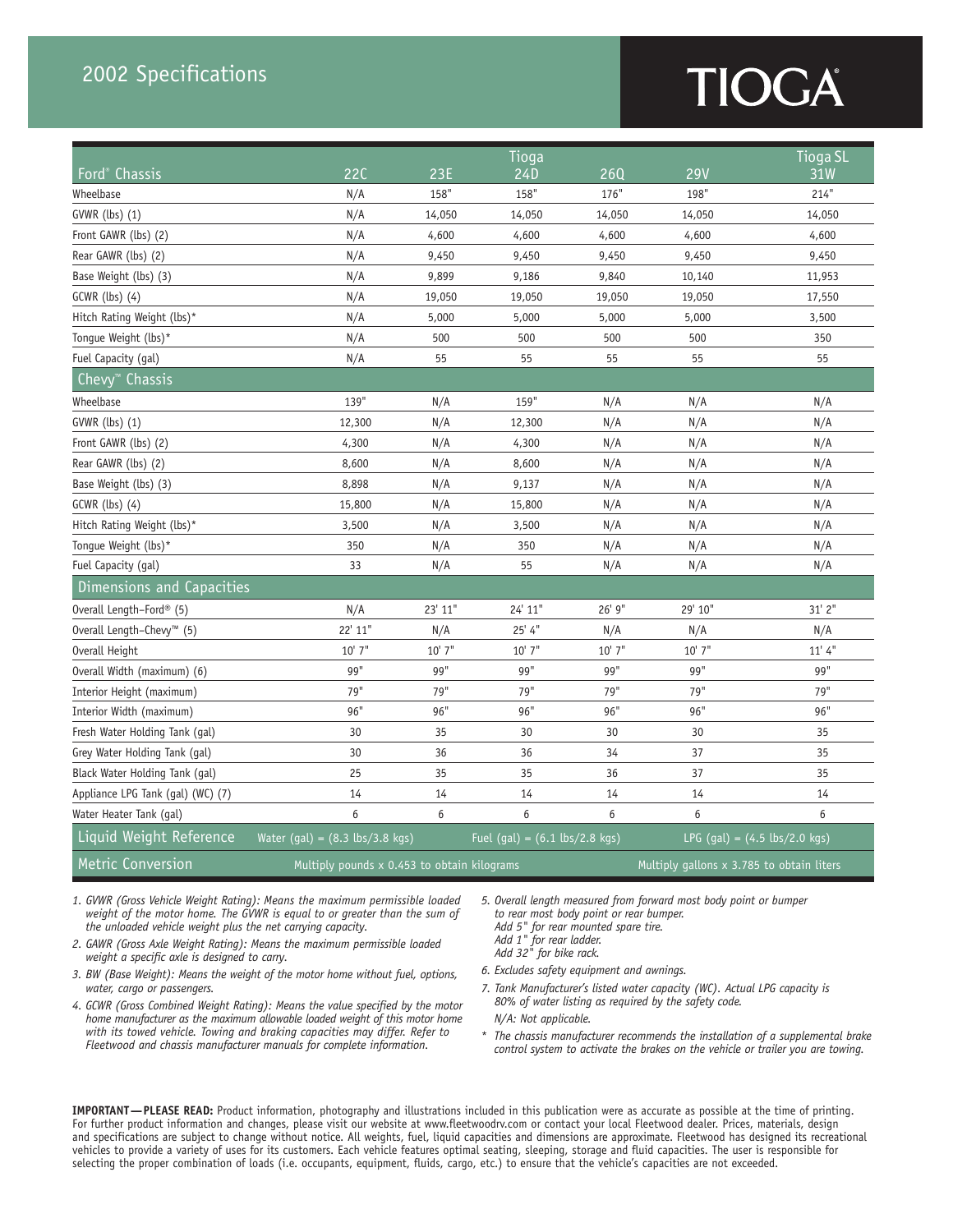# **TIOGA**

|                                                                                                                                                                                                                     |             |                  | <b>Tioga SL</b> |             |                |                 |
|---------------------------------------------------------------------------------------------------------------------------------------------------------------------------------------------------------------------|-------------|------------------|-----------------|-------------|----------------|-----------------|
| <b>Exterior Automotive</b>                                                                                                                                                                                          | 22C         | 23E              | Tioqa<br>24D    | 260         | <b>29V</b>     | 31 <sub>W</sub> |
| Chassis-Ford® E450, 6.8L Triton™ V10 w/305 hp, Dual Airbags, 4W Anti-Lock Brakes,<br>Automatic 4-Speed Transmission w/Overdrive                                                                                     |             | S                | S               | S           | S              | S               |
| Chassis-Chevy™ Express, 8.1L Vortec™ V8 w/340 hp, 4W Anti-Lock Brakes,                                                                                                                                              |             |                  |                 |             |                |                 |
| Automatic 4-Speed Transmission w/Overdrive                                                                                                                                                                          |             |                  | 0               |             |                |                 |
| Chassis-Chevy™ Express, 5.7L Vortec™ V8 w/245 hp, 4W Anti-Lock Brakes,<br>Automatic 4-Speed Transmission w/Overdrive                                                                                                | S           |                  |                 |             |                |                 |
| Trailer Hitch (3,500 lbs. Rating)—Chevy™*                                                                                                                                                                           | S           |                  | 0               |             |                | S               |
| Trailer Hitch (5,000 lbs. Rating)-Ford®*                                                                                                                                                                            |             | S                | S               | S           | S              |                 |
| 7-Pin Hitch Plug                                                                                                                                                                                                    | S           | S                | S               | S           | S              | S               |
| <b>Chrome Wheel Covers</b>                                                                                                                                                                                          | S           |                  |                 |             |                |                 |
| <b>Stainless Steel Wheel Liners</b>                                                                                                                                                                                 |             | S                | S               | S           | S              | S               |
| Spare Tire                                                                                                                                                                                                          | $\mathbf 0$ | $\mathbf{0}$     | $\mathbf 0$     | $\mathbf 0$ | $\mathbf 0$    | S               |
| Interior Automotive                                                                                                                                                                                                 |             |                  |                 |             |                |                 |
| Power Windows & Door Locks                                                                                                                                                                                          |             | S                | S               | S           | S              | S               |
| Flexsteel® Adjustable/Reclining Bucket Seats w/Armrest (Ford)                                                                                                                                                       |             | S                | S               | S           | S              | S               |
| Flexsteel® Deluxe Ultraleather™ Bucket Seats                                                                                                                                                                        |             |                  |                 |             |                | $\mathbf{0}$    |
| Chassis Supplied-Heating & Air Conditioning, Cigarette Lighter/12V Power Supply,<br>Intermittent Windshield Wipers, Power Steering w/Tilt Wheel, Cruise Control,                                                    |             |                  |                 |             |                |                 |
| Sunvisors (2), Dome Light, Beverage Cup-Holders, Map Pocket                                                                                                                                                         | S           | S                | S               | S           | S              | S               |
| Custom Dash Appliques                                                                                                                                                                                               |             | $\mathbf 0$      | $\mathbf 0$     | $\Omega$    | $\mathbf 0$    | S               |
| Privacy Curtain Panel                                                                                                                                                                                               | S           | S                | S               | S           | S              | S               |
| Rearview Camera/Monitor System                                                                                                                                                                                      |             |                  |                 |             | $\theta$       | $\mathbf{0}$    |
| Exterior                                                                                                                                                                                                            |             |                  |                 |             |                |                 |
| Smooth 1-Pc. Fiberglass Sidewall Surface                                                                                                                                                                            | S           | S                | S               | S           | S              | S               |
| 1-Pc. Crowned Roof w/Tuff-Ply™ Covering                                                                                                                                                                             | S           | S                | S               | S           | S              | S               |
| Welded Cage Construction-Strong Box Tubing Components                                                                                                                                                               | S           | S                | S               | S           | S              | S               |
| Vacu-bond® Hull Lamination Process                                                                                                                                                                                  | S           | S                | S               | S           | S              | S               |
| Undercoating-Automotive Quality Undercarriage Protection                                                                                                                                                            | S           | S                | S               | S           | S              | S               |
| Aluminum Running Boards                                                                                                                                                                                             | $\mathbf 0$ | S                | S               | S           | S              |                 |
| Steel Running Boards                                                                                                                                                                                                |             | $\mathbf{0}$     | $\mathbf 0$     | $\Omega$    | $\Omega$       |                 |
| Custom Running Boards/Wheel Flares                                                                                                                                                                                  |             |                  |                 |             |                | S               |
| Molded Rear Wheel Trim Flares                                                                                                                                                                                       | S           | S                | S               | S           | S              | S               |
| Molded Rear Wall/Ceiling Transition Trim                                                                                                                                                                            | S           | S                | S               | S           | S              | S               |
| Painted Skirts                                                                                                                                                                                                      | $\mathbf 0$ | $\mathbf 0$      | $\mathbf 0$     | $\mathbf 0$ | $\mathbf 0$    | S               |
| Rear Ladder                                                                                                                                                                                                         | $\mathbf 0$ | S                | S               | S           | S              | S               |
| <b>Breakaway Side Mirrors</b>                                                                                                                                                                                       | S           | S                | S               | S           | S              |                 |
| Power/Heated Side Mirrors                                                                                                                                                                                           |             | $\mathbf{0}$     | $\mathbf 0$     | $\mathbf 0$ | $\mathbf 0$    | S               |
| Awning-Patio Cover (USA Only)                                                                                                                                                                                       | $\mathbf 0$ | $\mathbf 0$      | $\mathbf 0$     | 0           | $\overline{0}$ | $\mathbf{0}$    |
| AC Duplex GFI Receptacle on Patio Side                                                                                                                                                                              | S           | S                | S               | S           | S              | S               |
| Windows-Radius Tinted                                                                                                                                                                                               | S           | S                | S               | S           | S              | S               |
| Luggage Doors-Strut Assisted w/Paddle Latches, Locking                                                                                                                                                              |             |                  |                 |             |                | S               |
| Large Storage Bay-Multi-Door Compartment Access w/Smaller Storage Wells                                                                                                                                             |             |                  |                 |             |                |                 |
| for Convenient Cargo Organization, Strut Assisted Doors                                                                                                                                                             |             |                  |                 | S           |                |                 |
| Electric Power Entry Step                                                                                                                                                                                           | $\bf{0}$    | $\boldsymbol{0}$ | 0               | 0           | 0              | S               |
| Entry Door w/Screen Door & Deadbolt Lock                                                                                                                                                                            | S           | S                | S               | S           | S              | S               |
| Porch Light w/Interior Switch                                                                                                                                                                                       | S           | S                | S               | S           | S              | S               |
| Wash Unit-Dual Control Faucet, Shower Hose w/Flexible Hose, Water Pump On/Off Switch                                                                                                                                |             | $\mathbf{0}$     | $\mathbf 0$     | 0           | $\mathbf 0$    |                 |
| Central Utility Compartment-Wash Unit w/Pump Switch, City Water Hook-Up,<br>Drainage Valves, Park Cable Input Jack, Telephone/Modem Input Jack,<br>Power Cord Storage, Utility Access Hatches in Compartment Bottom |             |                  |                 |             |                | S               |
| Bicycle Rack-Trailer Hitch Receiver Mount                                                                                                                                                                           | 0           | $\mathbf 0$      | 0               | $\mathbf 0$ | 0              | $\mathbf{0}$    |
| Interior                                                                                                                                                                                                            |             |                  |                 |             |                |                 |
| 54" X 76" Cabover Bed w/Patented Slider Bunk Operation, Privacy Curtain,                                                                                                                                            |             |                  |                 |             |                |                 |
| Roof Vent & Sliding Side Windows                                                                                                                                                                                    | S           | S                | S               | S           | S              | S               |
| Cabover Bunk Ladder                                                                                                                                                                                                 | S           | S                | S               | S           | S              | S               |
| Television-Ready Cabinet                                                                                                                                                                                            | S           | S                | S               | S           | S              |                 |
| Ceiling Lights w/Wall Switches at Entry & Lavy                                                                                                                                                                      | S           | S                | S               | S           | S              | S               |
| Mini-Blinds                                                                                                                                                                                                         | S           |                  |                 |             |                |                 |
| Day/Night Pleated Shades-Living Area                                                                                                                                                                                | $\pmb{0}$   | S                | S               | S           | S              | S               |

*The chassis manufacturer recommends the installation of a supplemental brake control system to activate the brakes on the vehicle or trailer you are towing.*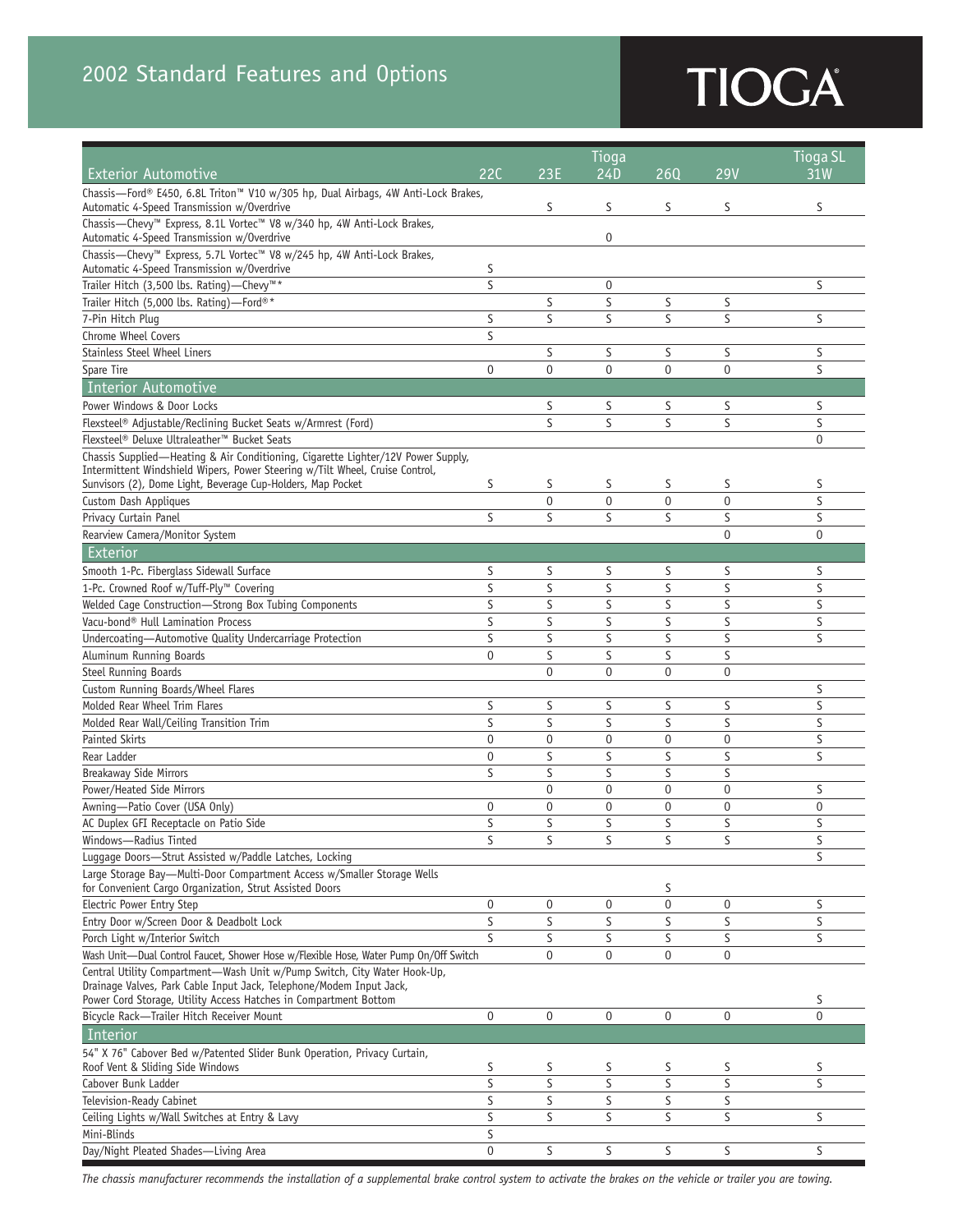## 2002 Standard Features and Options

# TIOGA

|                                                                           | Tioga                   |              |             |             |                  | <b>Tioga SL</b> |
|---------------------------------------------------------------------------|-------------------------|--------------|-------------|-------------|------------------|-----------------|
| <b>Interior</b>                                                           | 22C                     | 23E          | 24D         | 260         | <b>29V</b>       | 31W             |
| Night Pleated Shades-Bedroom                                              |                         |              | S           | S           | S                | S               |
| Jalousie Windows-Bedroom                                                  |                         |              |             |             |                  | S               |
| Cup-holders (2) in Dinette                                                | S                       | S            | S           | S           | S                | S               |
| Large Viewing Window in Dinette                                           |                         | S            | S           | S           | S                |                 |
| Residential Style Clock                                                   | S                       | S            | S           | S           | S                | S               |
| Carpet w/Pad & Vinyl Flooring in Galley & Lavy                            | S                       | S            | S           | S           | S                | S               |
| Telephone/Modem Jack w/Exterior Jack Input                                | S                       | S            | S           | S           | S                | S               |
| Cabinetry                                                                 |                         |              |             |             |                  |                 |
| Mitered Frame Doors with Vinyl Face Drawer Fronts                         | S                       | S            | S           | S           | S                |                 |
| Mortise & Tenon Frame w/Raised Panel Doors & Solid Wood Drawer Fronts     | $\mathbf 0$             | $\mathbf{0}$ | $\mathbf 0$ | $\mathbf 0$ | $\overline{0}$   | S               |
| American Oak or Plantation Cherry Woodgrain Selections                    | S                       | S            | S           | S           | S                | S               |
| Drawer Boxes-Real Wood Construction                                       | S                       | S            | S           | S           | S                | S               |
| Galley                                                                    |                         |              |             |             |                  |                 |
| Sink-Residential Size Double Bowl                                         | S                       | S            | S           | S           | S                | S               |
| Faucet-Single Lever Control                                               | S                       | S            | S           | S           | S                | S               |
| Water Filtration System                                                   | $\mathbf 0$             | $\mathbf 0$  | $\mathbf 0$ | $\mathbf 0$ | $\overline{0}$   | S               |
| Rangehood w/Light & Fan                                                   | S                       | S            | S           | S           | S                | S               |
| 3-Burner Range w/High-Output/Piezo Ignitor                                | S                       |              |             |             |                  |                 |
| 3-Burner Range w/High-Output/Piezo Ignitor & Oven                         | $\mathbf 0$             | S            | S           | S           | S                | S               |
| Microwave Oven-1.0 cu. ft. w/Touch Panel                                  | $\mathbf 0$             | S            | S           | S           | S                |                 |
| Microwave Oven-Auto-Touch Convection                                      |                         |              |             |             |                  | S               |
| Refrigerator/Freezer-Dometic® 6 cu. ft.                                   | S                       | S            | S           | S           | S                |                 |
| Refrigerator/Freezer-Dometic® 8 cu. ft.                                   |                         |              |             |             |                  | S               |
| Refrigerator Door Insert-Hardwood                                         |                         |              |             |             |                  | S               |
| Flip-Top Extension                                                        | S                       |              | S           | S           | S                |                 |
| Kitchen Convenience Package-Spice Rack, Knife Holder, Paper Towel Holder, |                         |              |             |             |                  |                 |
| Sink Cover/Cutting Board, Silverware Drawer                               |                         | S            | S           | S           | S                | S               |
| Decorative Wall Border                                                    | S                       | S            | S           | S           | S                | S               |
| <b>Bath</b>                                                               |                         |              |             |             |                  |                 |
| Shower Surround/Pan-Molded ABS                                            | S                       |              |             | S           | S                | S               |
| Shower/Tub Surround/Pan-Molded ABS                                        |                         | S            | S           |             |                  |                 |
| Shower Head w/Flexible Hose Extension                                     | S                       | S            | S           | S           | S                | S               |
| Rectangular Sink w/Dual Control Faucet                                    | S                       | S            | S           | S           | S                | S               |
| Medicine Cabinet-Wood Construction                                        | S                       | S            | S           | S           | S                | S               |
| Mirror-Wall Mounted                                                       | S                       | S            | S           | S           | S                | S               |
| Towel Bar                                                                 | S                       | S            | S           | S           | S                | S               |
| Shower Door w/Obscure Glass                                               |                         |              |             |             |                  | S               |
| Skylight/Roof Vent w/12V Fan                                              | S                       | S            | S           | S           | S                | S               |
| Toilet-Marine Style w/Tissue Roll Holder                                  | S                       | S            | S           | S           | S                | S               |
| Bath Door-White Colonial Panel w/Residential Passage Lock                 | S                       | S            | S           | S           | S                | S               |
| Bedroom                                                                   |                         |              |             |             |                  |                 |
| Bedspread w/Pillow Shams                                                  |                         |              | S           | S           | S                | S               |
| Mattress-Innerspring                                                      |                         |              | $\sf S$     | S           | S                | S               |
| Double Bed                                                                |                         |              | S           |             |                  |                 |
| Queen Bed                                                                 |                         |              |             | S           | S                | S               |
| Twin Beds                                                                 |                         |              |             |             | $\mathbf 0$      | 0               |
| Bunk Beds w/Cushions                                                      |                         |              | 0           |             |                  |                 |
| Double Bunk Beds w/Cushions                                               |                         |              |             |             | $\boldsymbol{0}$ |                 |
| TV Shelf w/12V & Cable Jacks, AC Receptacle                               |                         |              |             | S           | S                | S               |
| Reading Lights-Adjustable                                                 |                         |              | S           | S           | S                |                 |
| Wall Lights-Decorative                                                    |                         |              |             |             |                  | S               |
| Furnishings                                                               |                         |              |             |             |                  |                 |
| Furniture-Quality Construction by Flexsteel®                              | S                       | S            | S           | S           | S                | S               |
| Jackknife Sofa/Convertible for Sleeping                                   | $\overline{\mathsf{S}}$ |              |             |             |                  |                 |
| Sofa-Jackknife w/Armrests & Snack Tray/Convertible for Sleeping           |                         | S            |             |             | S                | S               |
| Dinette-Convertible for Sleeping                                          | S                       | S            | S           | S           | S                | S               |
| Lounge Chair-Swivel Base w/Forward Facing Lock Position                   |                         |              | $\sf S$     | S           |                  |                 |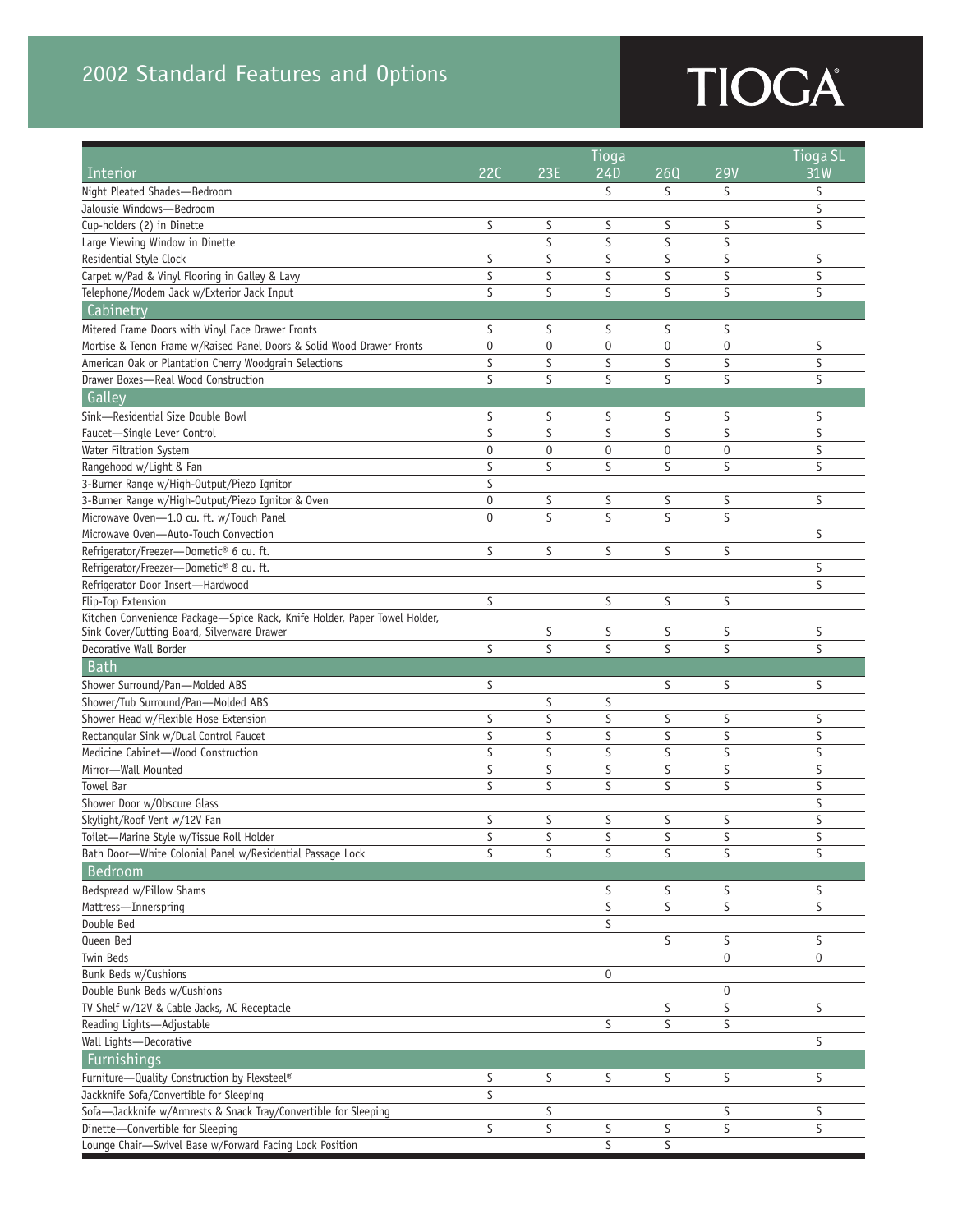# TIOGA

|                                                                                                                                                                                                                                                                                                                                                                                       |                | Tioga          |                |                |                  | <b>Tioga SL</b> |
|---------------------------------------------------------------------------------------------------------------------------------------------------------------------------------------------------------------------------------------------------------------------------------------------------------------------------------------------------------------------------------------|----------------|----------------|----------------|----------------|------------------|-----------------|
| Entertainment                                                                                                                                                                                                                                                                                                                                                                         | 22C            | 23E            | 24D            | 260            | <b>29V</b>       | 31W             |
| Video Ready Package-Retractable TV Antenna, Amplified Antenna Booster, Interior<br>Jacks w/12V & Coax Cable Ports, Coax Cable, Exterior Park Cable Input Jack                                                                                                                                                                                                                         | S              | S              | S              | S              | S                | S               |
| Satellite Dish-Digital Elevation Sensor w/Manual Lift                                                                                                                                                                                                                                                                                                                                 |                | $\overline{0}$ | $\overline{0}$ | 0              | $\overline{0}$   | $\overline{0}$  |
|                                                                                                                                                                                                                                                                                                                                                                                       | $\overline{0}$ |                |                |                |                  |                 |
| 13" Color TV (AC/DC) w/VCR & Remotes                                                                                                                                                                                                                                                                                                                                                  |                | 0              | 0              | 0              | $\mathbf 0$      |                 |
| 20" Color TV (DC) w/VCR & Remotes                                                                                                                                                                                                                                                                                                                                                     |                |                |                |                |                  | S               |
| Cabover Entertainment Center w/Color TV, VCR, Video Selector Center                                                                                                                                                                                                                                                                                                                   |                | 0              | $\mathbf 0$    | 0              | $\mathbf 0$      |                 |
| Exterior Entertainment Center-12V DC Jack, AC Duplex Receptacle,<br>Coax Cable Jack, Speakers (2), Telephone/Modem Jack, Lockable Door                                                                                                                                                                                                                                                |                | 0              | 0              | 0              | 0                | S               |
| Radio (Cab)-AM/FM/Cassette                                                                                                                                                                                                                                                                                                                                                            | S              | S              | S              | S              | S                | S               |
| Radio (Cab)-AM/FM/CD                                                                                                                                                                                                                                                                                                                                                                  | $\mathbf 0$    | $\mathbf 0$    | $\mathbf{0}$   | 0              | $\overline{0}$   | $\mathbf 0$     |
| Multiple Disc CD Changer                                                                                                                                                                                                                                                                                                                                                              |                | $\mathbf 0$    | $\mathbf 0$    | 0              | $\overline{0}$   | $\mathbf 0$     |
| 4 Speakers-(2) in Cab Doors, (2) Ceiling Mounted                                                                                                                                                                                                                                                                                                                                      | S              | S              | S              | S              | S                | S               |
| <b>Coach Support Systems</b>                                                                                                                                                                                                                                                                                                                                                          |                |                |                |                |                  |                 |
| Monitor Panel-Auxiliary & Chassis Battery Condition Check, Holding Tank Levels, Fresh<br>Water Tank Level, LP Gas Tank Level, All Level Readings in 1/4 Increments, DSI Water<br>Heater Switch w/Lighted Indicator, Water Pump Switch w/0n Indicator Light, Battery<br>S<br>S<br>S<br>S<br>S<br>Disconnect Switch, Generator Start/Stop Switch & Hour Meter (w/Generator Option)<br>S |                |                |                |                |                  |                 |
| Auxiliary Battery-12V                                                                                                                                                                                                                                                                                                                                                                 | S              |                | S              | S              | S                |                 |
| Auxiliary Batteries-Dual 6V Deep Cycle                                                                                                                                                                                                                                                                                                                                                | $\mathbf 0$    | S              | $\pmb{0}$      | $\overline{0}$ | $\mathbf 0$      | S               |
| Battery Compartment-Molded Cross-Link Polyethylene Container & Lid                                                                                                                                                                                                                                                                                                                    |                |                |                |                |                  |                 |
| Easy Access for Battery Maintenance & Electrical Components Check                                                                                                                                                                                                                                                                                                                     | S              | S              | S              | S              | S                | S               |
| Auxiliary Start Circuit-Emergency Start Assist Switch on Dash                                                                                                                                                                                                                                                                                                                         | $\mathbf 0$    | S              | S              | S              | S                | S               |
| Battery Disconnect-Auxiliary Battery(ies), Switch on Monitor Panel                                                                                                                                                                                                                                                                                                                    | S              | S              | S              | S              | S                | S               |
| AC/DC Load Center w/12V Converter/Battery Charger                                                                                                                                                                                                                                                                                                                                     | S              | S              | S              | S              | S                | S               |
| Shore-Line Power Cord-30-Amp, 30' Long, Compartment Storage                                                                                                                                                                                                                                                                                                                           | S              | S              | S              | S              | S                | S               |
| Generator-Onan <sup>®</sup> Microquiet 4000 Watt (Gasoline)                                                                                                                                                                                                                                                                                                                           | $\overline{0}$ | $\mathbf 0$    | $\mathbf{0}$   | 0              | $\overline{0}$   | S               |
| Air Conditioner-13,500 BTU                                                                                                                                                                                                                                                                                                                                                            | $\mathbf 0$    |                |                |                |                  |                 |
| Air Conditioner-13,500 BTU/Ducted Ceiling/Adjustable Flow Air Ports                                                                                                                                                                                                                                                                                                                   |                | 0              | 0              | 0              |                  |                 |
| Air Conditioner-15,000 BTU/Ducted Ceiling/Adjustable Flow Air Ports                                                                                                                                                                                                                                                                                                                   |                |                |                |                | $\boldsymbol{0}$ | S               |
| Roof Vent-Front Cabover Bunk                                                                                                                                                                                                                                                                                                                                                          | S              | S              | S              | S              | S                | S               |
| Roof Vent-Bedroom                                                                                                                                                                                                                                                                                                                                                                     |                |                | S              | S              | S                | S               |
| Powered Fan-Tastic® Fan/Vent-Cabover Bunk                                                                                                                                                                                                                                                                                                                                             | 0              | 0              | $\mathbf{0}$   | 0              | $\overline{0}$   | $\overline{0}$  |
| Furnace-25,000 BTU, Auto-Ignition, Ducted, Wall Mtd. Thermostat                                                                                                                                                                                                                                                                                                                       | S              | S              | S              |                |                  |                 |
| Furnace-30,000 BTU, Auto-Ignition, Ducted, Wall Mtd. Thermostat                                                                                                                                                                                                                                                                                                                       |                |                |                | S              | S                | S               |
| Fresh Water Plumbing-Cross-Linked Polyethylene Tubing                                                                                                                                                                                                                                                                                                                                 | S              | S              | S              | S              | S                | S               |
| Water Heater-6 Gallon, Electronic Ignition, LP Gas                                                                                                                                                                                                                                                                                                                                    | S              | S              | S              | S              | S                | S               |
| Water Heater Bypass Valve-Fresh Water System Winterization                                                                                                                                                                                                                                                                                                                            | S              | S              | S              | S              | S                | S               |
| Water Pump-12V, Demand Operation                                                                                                                                                                                                                                                                                                                                                      | S              | S              | S              | S              | S                | S               |
| Water Pump Controller-On/Off Switches at Galley, Lavy & Optional Exterior Wash Unit                                                                                                                                                                                                                                                                                                   |                | S              | S              | S              | S                |                 |
| Water Pump Controller-On/Off Switches at Galley, Lavy & Exterior Utility Compartment                                                                                                                                                                                                                                                                                                  |                |                |                |                |                  | S               |
| Water Tank Drain                                                                                                                                                                                                                                                                                                                                                                      | S              | S              | S              | S              | S                | S               |
| City Water Hook-Up                                                                                                                                                                                                                                                                                                                                                                    | S              | S              | S              | S              | S                |                 |
| Holding Tank Heater-12V, On/Off Switch, Thermostatically Controlled                                                                                                                                                                                                                                                                                                                   | $\mathbf 0$    | 0              | 0              | 0              | 0                |                 |
| Holding Tank Compartment-Forced Air Heated                                                                                                                                                                                                                                                                                                                                            |                |                |                |                |                  | S               |
| Sewer Hose Compartment-Located Near Holding Tank Dump Valves                                                                                                                                                                                                                                                                                                                          | S              | S              | S              | S              | S                |                 |
| Sewer Hose Storage-In Utility Compartment w/Holding Tank Valves                                                                                                                                                                                                                                                                                                                       |                |                |                |                |                  | S               |
| Safety                                                                                                                                                                                                                                                                                                                                                                                |                |                |                |                |                  |                 |
| 3-Point Seat Belts-Driver and Passenger Front Seats                                                                                                                                                                                                                                                                                                                                   | S              | S              | S              | S              | S                | S               |
| Driver/Passenger Airbag Supplemental Restraint System (Ford Only)                                                                                                                                                                                                                                                                                                                     |                | S              | S              | S              | S                | S               |
| Lap Belts-At Selected Living Area Seating Positions                                                                                                                                                                                                                                                                                                                                   | S              | S              | S              | S              | S                | S               |
| Smoke/Detector/Alarm                                                                                                                                                                                                                                                                                                                                                                  | S              | S              | S              | S              | S                | S               |
| Carbon Monoxide Detector/Alarm                                                                                                                                                                                                                                                                                                                                                        | $\sf S$        | S              | $\sf S$        | S              | S                | S               |
| Fire Extinguisher-10 BC                                                                                                                                                                                                                                                                                                                                                               | S              | S              | S              | S              | S                | S               |
| GFI Circuit Protection-Galley, Lavy, Patio Receptacles                                                                                                                                                                                                                                                                                                                                | S              | S              | S              | S              | S                | S               |
| Entry Assist Handle                                                                                                                                                                                                                                                                                                                                                                   | S              | S              | S              | S              | S                | S               |
| Slide-Out                                                                                                                                                                                                                                                                                                                                                                             |                |                |                |                |                  |                 |
| Living Room-Wardrobe/Sofa w/Debris Awning                                                                                                                                                                                                                                                                                                                                             |                | S              |                |                |                  |                 |
| Living Room-Dinette/Sofa w/Debris Awning                                                                                                                                                                                                                                                                                                                                              |                |                |                |                |                  | S               |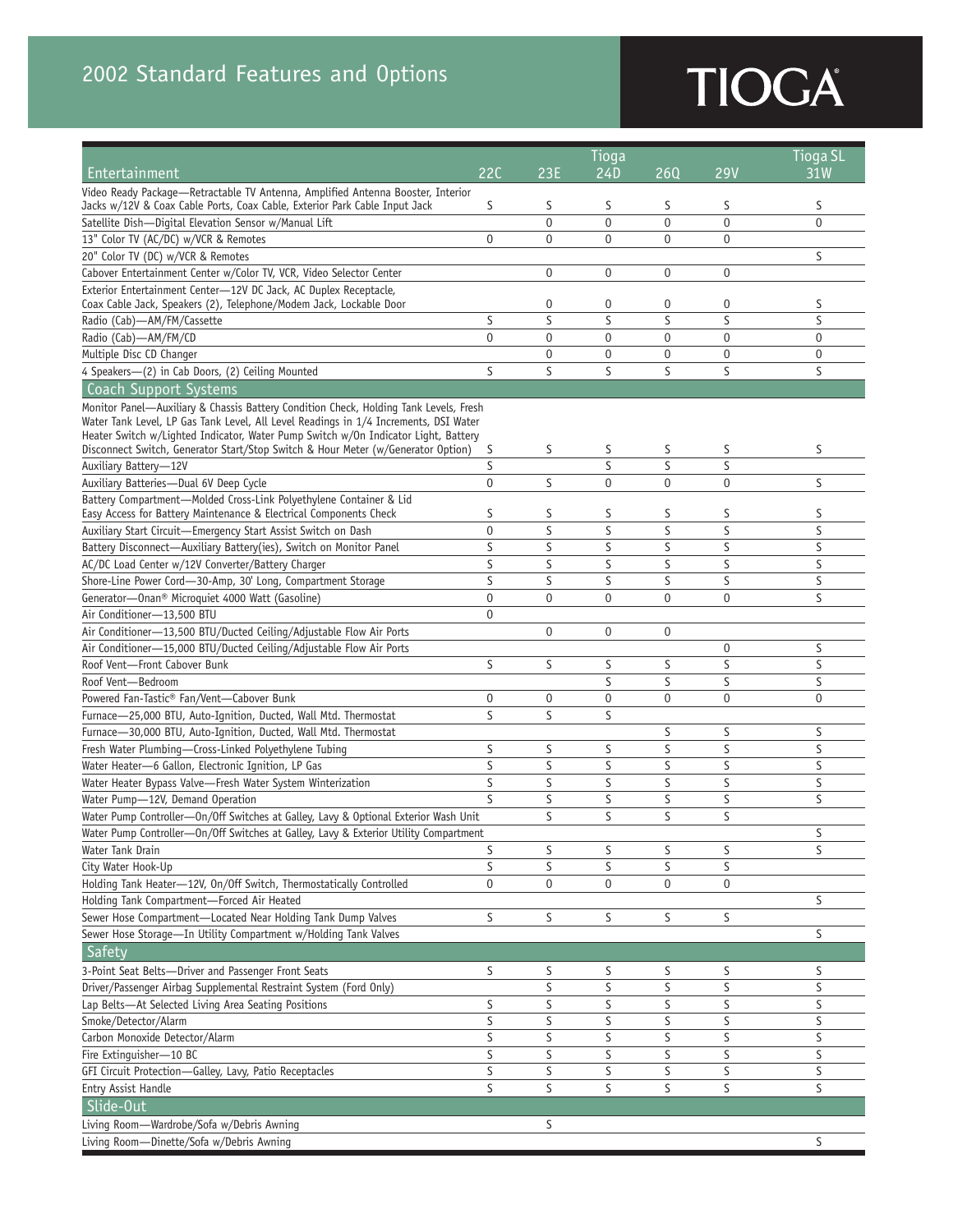## Tioga Floor Plans for 2002

# TIOGA

## Model  $22<sup>c</sup>$

- Dinette
- Roomy Cabover Bed
- Sofa Bed
- Pantry
- Large Wardrobe
- Fully Enclosed Bathroom



## Model 23E

- Sofa Bed
- Roomy Cabover Bed
- Dinette
- Rear Kitchen
- Large Wardrobe
- Fully Enclosed Bathroom



## Model  $24\,$

- Dinette
- Roomy Cabover Bed
- Lounge Chair
- Double Bed or Optional Bunk Beds
- Fully Enclosed Bathroom





OPT. 861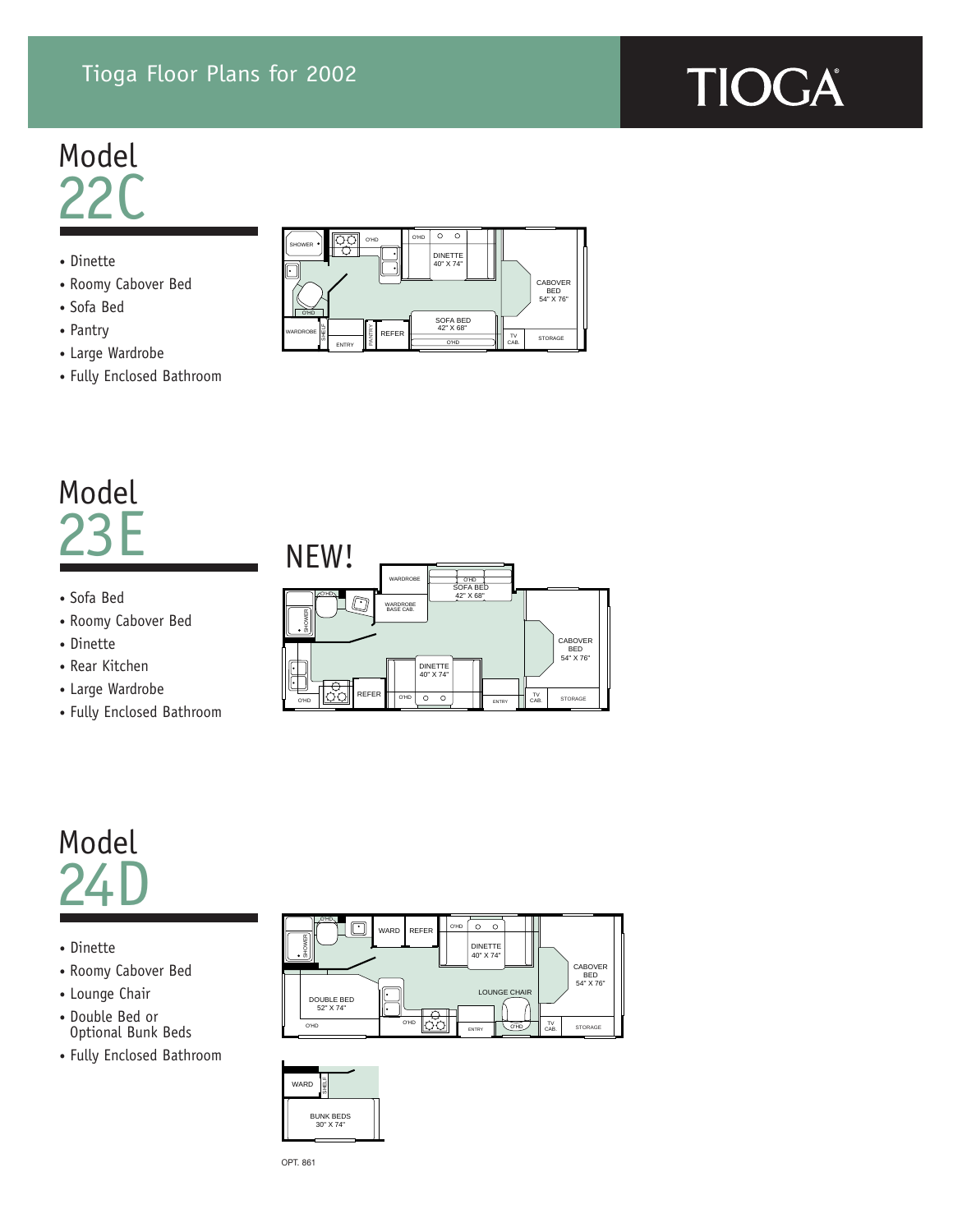### Tioga Floor Plans for 2002

TV SHELF WARDROBE

QUEEN BED 60" X 74"

O'HD

SHOWER PANTRY

REFER

ဆ

WARDROBE

## Model 26Q

- Dinette
- Roomy Cabover Bed
- Lounge Chair
- Queen Bed
- Plenty of Wardrobe Storage
- Fully Enclosed Bathroom

## Model 29V

- Sofa Bed and Dinette
- Roomy Cabover Bed
- Split Bathroom
- Choice of 3 Bedroom Configurations



LOUNGE CHAIR

CABOVER BED 54" X 76"

STORAGE

TV

ENTRY

O'HD O'HD

DINETTE 40" X 74"

 $\circ$   $\circ$ 

O'HD

O'HD

## Model SL 31W

- Dinette
- Sofa Bed
- Roomy Cabover Bed
- Split Bathroom
- Queen Bed or Optional Twin Beds



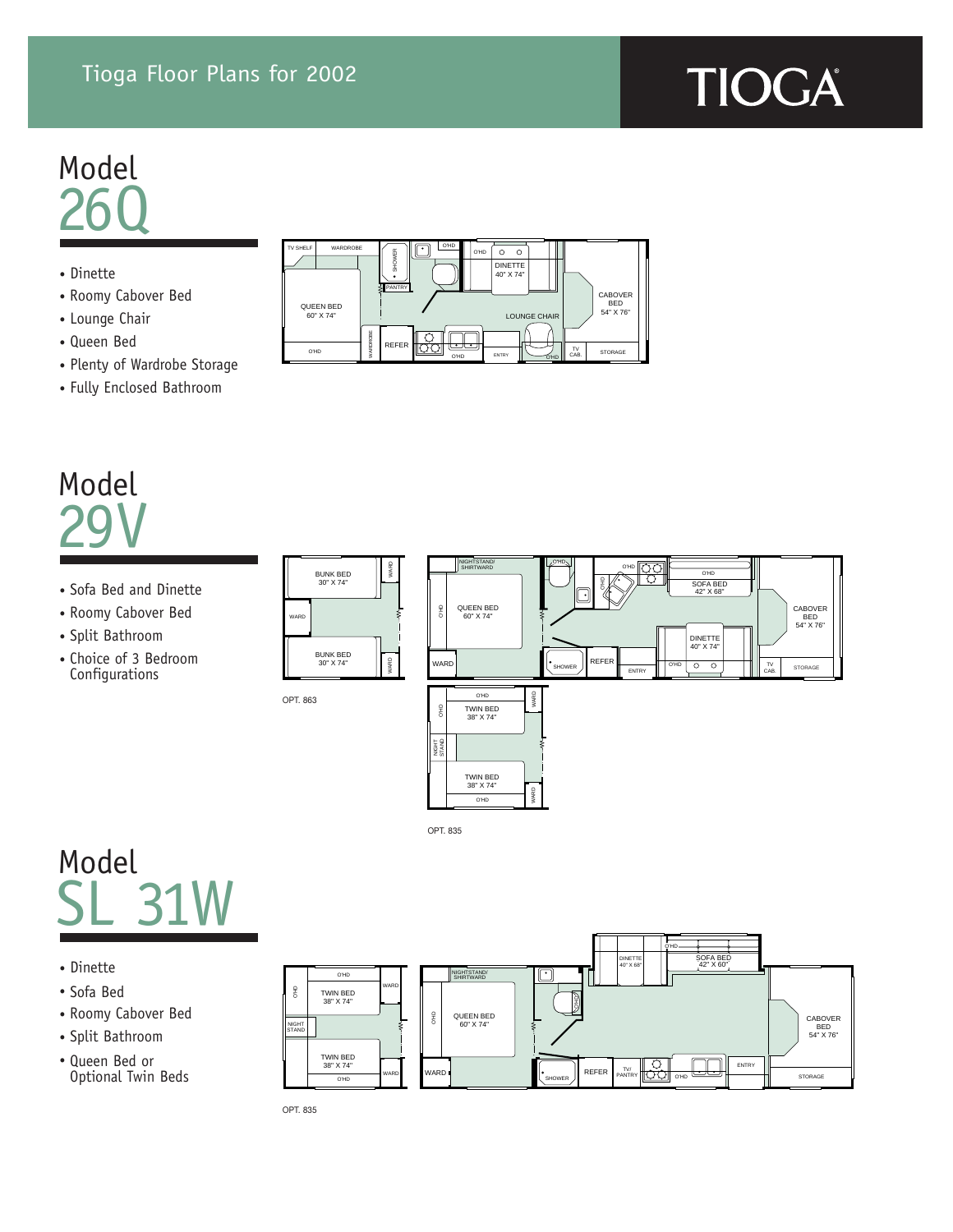## FLEETWOOD, RV

**For every road you travel, Fleetwood has the RV to fit your high standards and lifestyle. We build the recreational vehicles America wants, accounting for nearly one out of every three RVs on the road today. How do we do it? We call it the Fleetwood Equation.**

# + Service + Quality = Va *Size + Service + Quality = Value!*

### Size *The world's #1 RV manufacturer*

**For over a half-century Fleetwood has grown to become the largest manufacturer of recreational vehicles in the world.** And stands today as the only RV manufacturer in the *Fortune 500*. You won't find our nearest competitor in even the top 1,000. Fleetwood remains, year after year, the largest, most influential, innovative and recognized leader in the RV industry.

### Service *Listening to our customers*

**With over 1,100 service dealers in the US and Canada, Fleetwood has the largest network in the RV industry.** No other RV company comes close in equaling this vital customer support system. Fleetwood RV service dealers have instant, real-time electronic access to your service records as well as parts inventory and warranty repair authorization

inquiries. We also provide a 24-hour customer call center for service and product information so no matter where you travel in North America, professional support and fast answers are always nearby. Call toll free 24 hours a day: **1-800-322-8216**.



### Quality *Using only the best materials*

**At Fleetwood, quality begins at the design stage so every coach is built right, right from the start.** Subsequent



to accelerated life cycle tests where a few

weeks can equal years of normal use. At the same time, components and systems are test-cycled thousands of times assuring years of problem-free use.

Once approved for production, each unit is built by skilled technicians using quality materials and components, many of which are sourced



through, or manufactured by, our subsidiary companies such as Gold Shield Fiberglass and Continental Lumber Products.



Fleetwood engineers specify the very best products and appliances from companies such as Coleman®, Dometic®, Flexsteel®, Ford®, Freightliner®, Magic Chef®

Panasonic®, and Workhorse®. Companies that are experts in their respective fields and play a significant role as partners, not just suppliers.

All this assures that every Fleetwood RV has the fit, finish and details required by our high standards—as well as yours.

### Value *Priced right with style*

**At Fleetwood RV, we look at value as the sum of everything we offer.** 

- **Value** is our design, engineering expertise, and innovative manufacturing methods.
- **Value** is structures and components that are the best in the industry, that meet or exceed government and industry safety standards.
- **Value** is Ownercare—a one-year/three-year warranty with coverage from a company that will be around in the future to service your needs. Ownercare is one of the RV industry's most comprehensive programs and includes systems and applications,

construction, no deductible and no service charge. And it is fully transferable for the first 12 months. See your nearest Fleetwood dealer for a full explanation of benefits and restrictions.



**– Value** is customer satisfaction. When asked, more experienced RV owners would recommend Fleetwood to a friend than any other brand. Fleetwood RVs consistently hold their value better than most RVs at trade-in time.

### **Value is peace of mind.**

**SSQV**—Size, Service, Quality, and Value. Together they equate to the very best RV you can buy, and the reason you should purchase a Fleetwood over any other brand.

etwood over any other brand.<br> **S.S. A.S.** when you purchase your next RV...<br> **S.S. Example 3.5 and 2.5 and 2.5 and 3.5 and 4.6 and 4.6 and 4.6 and 4.6 and 4.6 and 4.6 and 4.6 and 4.6 and 4.6 and 4.6 and 4.6 and 4.6 and 4.6 Require these features when you purchase your next RV... Fleetwood does!**

*See you on the road!*